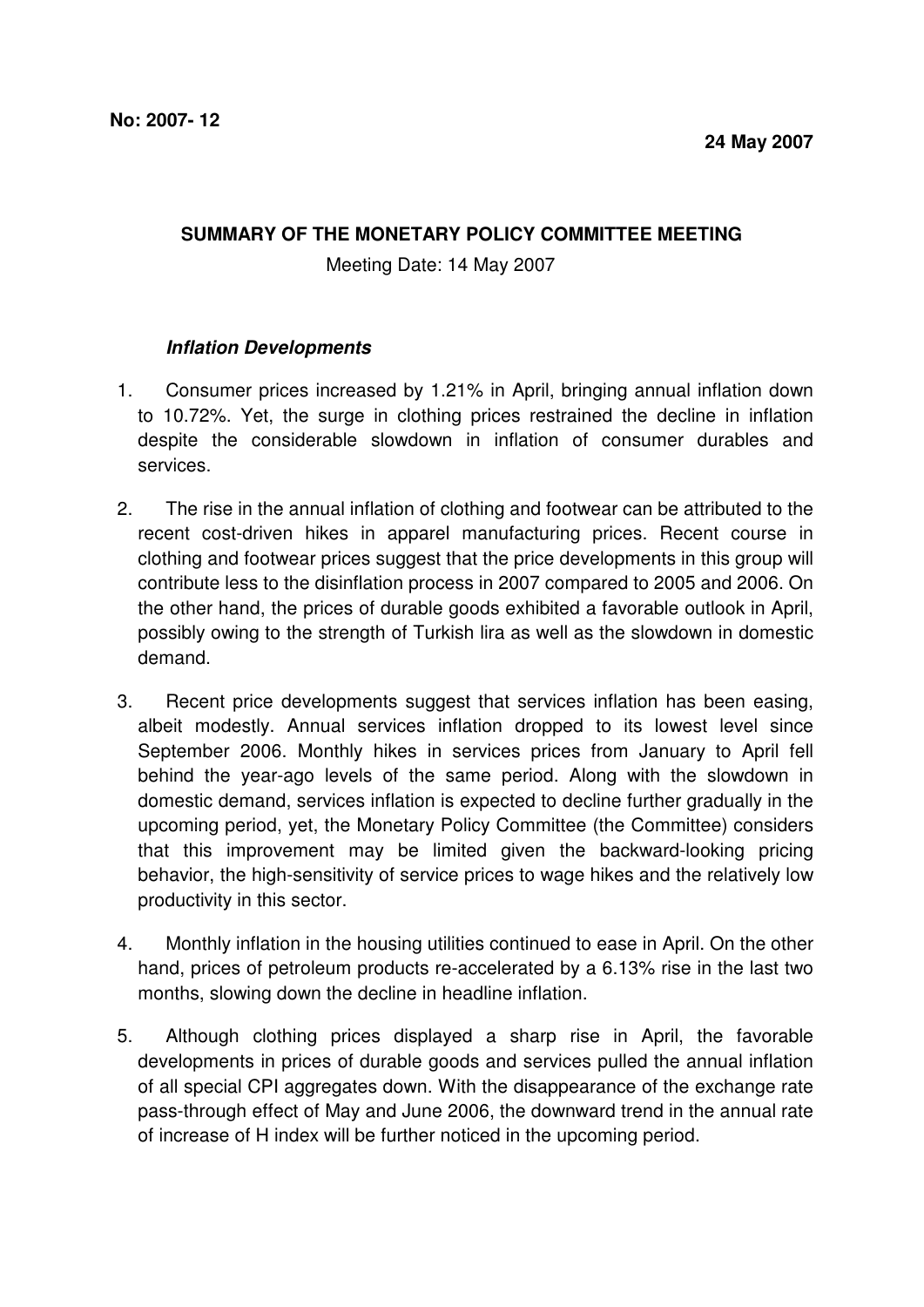- 6. Unprocessed food prices continued to rise dramatically, at a rate of 16.63% per annum. Fruit prices soared by 42.52% in the first four months of 2007, up from an average 3% monthly rise for the same period in 2005 and 2006. Due to warm weather conditions beyond seasonal norms, the declines in fresh vegetable and fruit prices, which normally take place in the summer season, may shift from June to May. Moreover, exchange rate movements and the subsequent passthrough in May 2006 constitute a high base on the consumer price index. In this regard, the Committee noted that a partial correction in unprocessed food prices, and the base effect may contribute to the decline in annual inflation in May.
- 7. In light of these developments, the Committee assessed that the awaited signs of disinflation have emerged in April and that the disinflation trend will be more significant in the upcoming period.

## **Factors Affecting Inflation**

- 8. The Committee identifies the recent data on economic activity as broadly consistent with the outlook presented in the April Inflation Report.
- 9. The slowdown in private consumption demand continues. Consumer credits exhibit a pattern as outlined in the inflation report. Automobile loans continue to decrease in real terms. Housing loans are on a rise, albeit at a modest pace. Personal expenditure loans, on the other hand, continue to increase at a relatively higher rate but do not reveal a notable acceleration. Despite a limited fall observed recently, bank loan rates are still above the previous year's levels and continue to curb credit expansion.
- 10. Leading indicators suggest that the slowdown in domestic demand continues. Sales of automobiles and white goods fell in the first quarter of 2007 in seasonally adjusted terms. Falling domestic automobile sales in April signify that the private demand may continue to slowdown in the second quarter. The Committee judges that tightened financing conditions and growing uncertainties will continue to suspend the durable goods demand.
- 11. Foreign demand remains robust. The strong export performance compensates the negative impact of the slowdown in domestic demand on overall economic activity. Exports in the first quarter prevailed over imports in real terms. Leading indicators of April and May suggest that the strong export performance continues.
- 12. The robust external demand supports industrial production. As suggested by seasonally adjusted data, industrial production displayed a flat course in the first quarter. Despite the ongoing stability in industrial production, the fact that last year's production was highly volatile may lead to fluctuations in annual growth rates. Indeed, industrial production rose sharply by around 7.8% in the first quarter of 2007 owing to the base effect of last year's first quarter; however, in the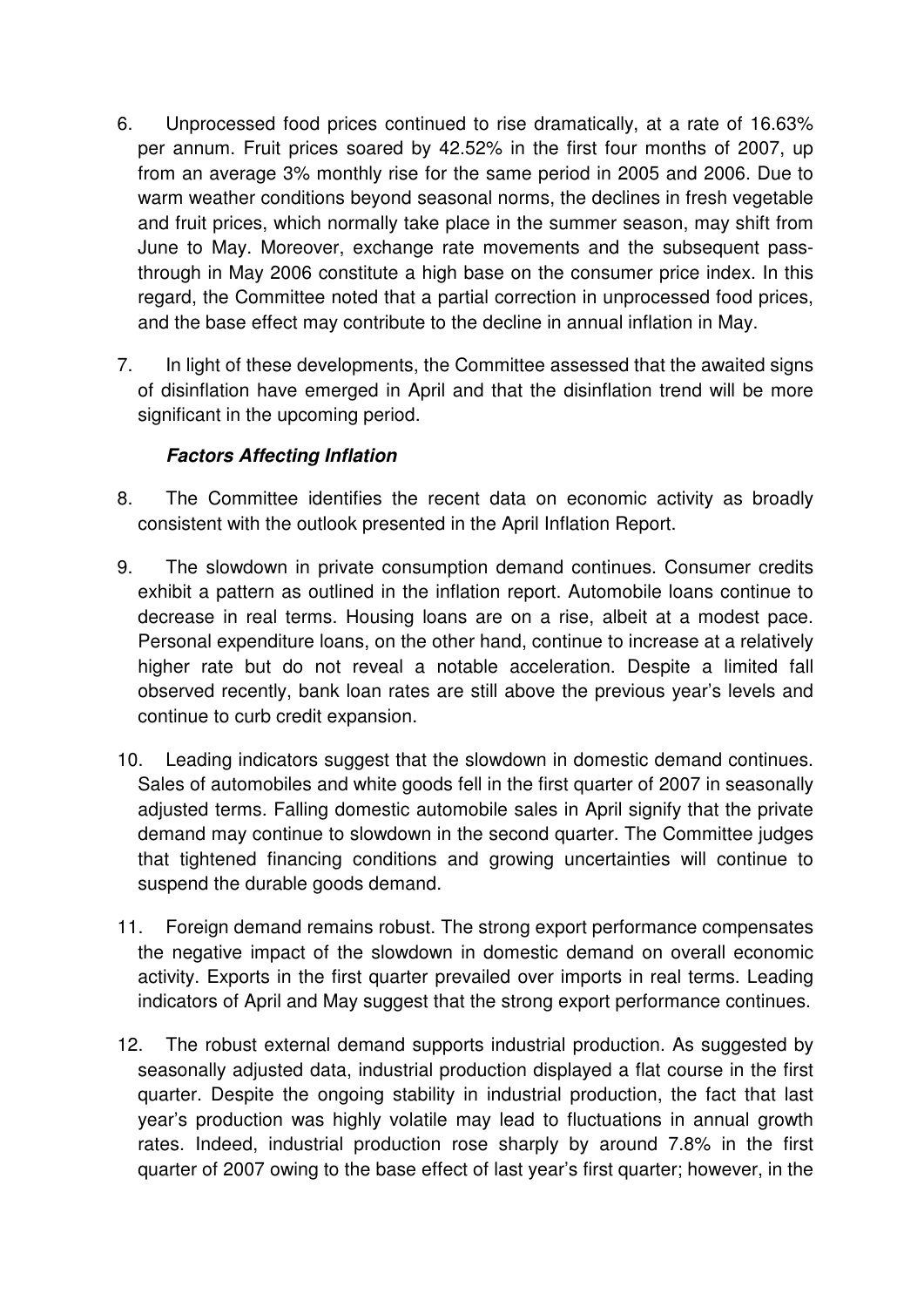upcoming months, it may display low annual growth rates due to high base in the second quarter of 2006.

- 13. Imports of capital goods rose in the first quarter, whereas machineryequipment investments were restrained by the low course of light commercial vehicle sales. April figures suggest that the slowdown in commercial vehicle sales continues. Production and import data on non-metallic minerals, on the other hand, do not refer to any significant slowdown in construction activities.
- 14. In sum, the recent data confirm the outlook presented in the April Inflation Report. Aggregate demand conditions continue to support disinflation. Demand for durable goods and machinery-equipment investment continue to ease, while strong external demand moderates the slowdown in overall economic activity.
- 15. The growth rate in services employment decelerated in the last three quarters. This trend is in line with the slowdown in economic activity. Moreover, industrial production remained relatively strong while industrial employment displayed a slowdown, suggesting that labor productivity continued to rise.
- 16. The recently elevated prices of crude oil and commodities add to the inflationary pressures via imported input costs and thus curb the disinflation process. These price movements are closely monitored.
- 17. Market expectations for end-year inflation increased slightly in April, possibly due to higher-than–expected inflation outturns. However, the medium-term inflation expectations have not deteriorated. Inflation expectations for the next 12 months have been improving modestly since early 2007, while those for the next 24 months stayed flat at around 5.5% in general. Medium-term expectations should move downward as the disinflation process accelerates in the upcoming period.

## **Monetary Policy and Risks**

- 18. Global bond issues of foreign financial institutions in YTL and the robust privatization revenues have been increasing the supply of loanable funds. These developments exert a downward pressure on bank lending rates. However, the tight stance of monetary policy and the ongoing perceptions of uncertainty continue to restrain the demand for credit. Accordingly, consumer credits are expected to maintain their modest course in the upcoming period.
- 19. Other monetary indicators also display a similar outlook. Specifically, the gradual slowdown in the annual growth of banknotes in circulation since the second half of 2006 is noteworthy. However, the information included in monetary indicators should be handled with caution due to possible shifts in money demand arising from changes in portfolio preferences or financial system deepening.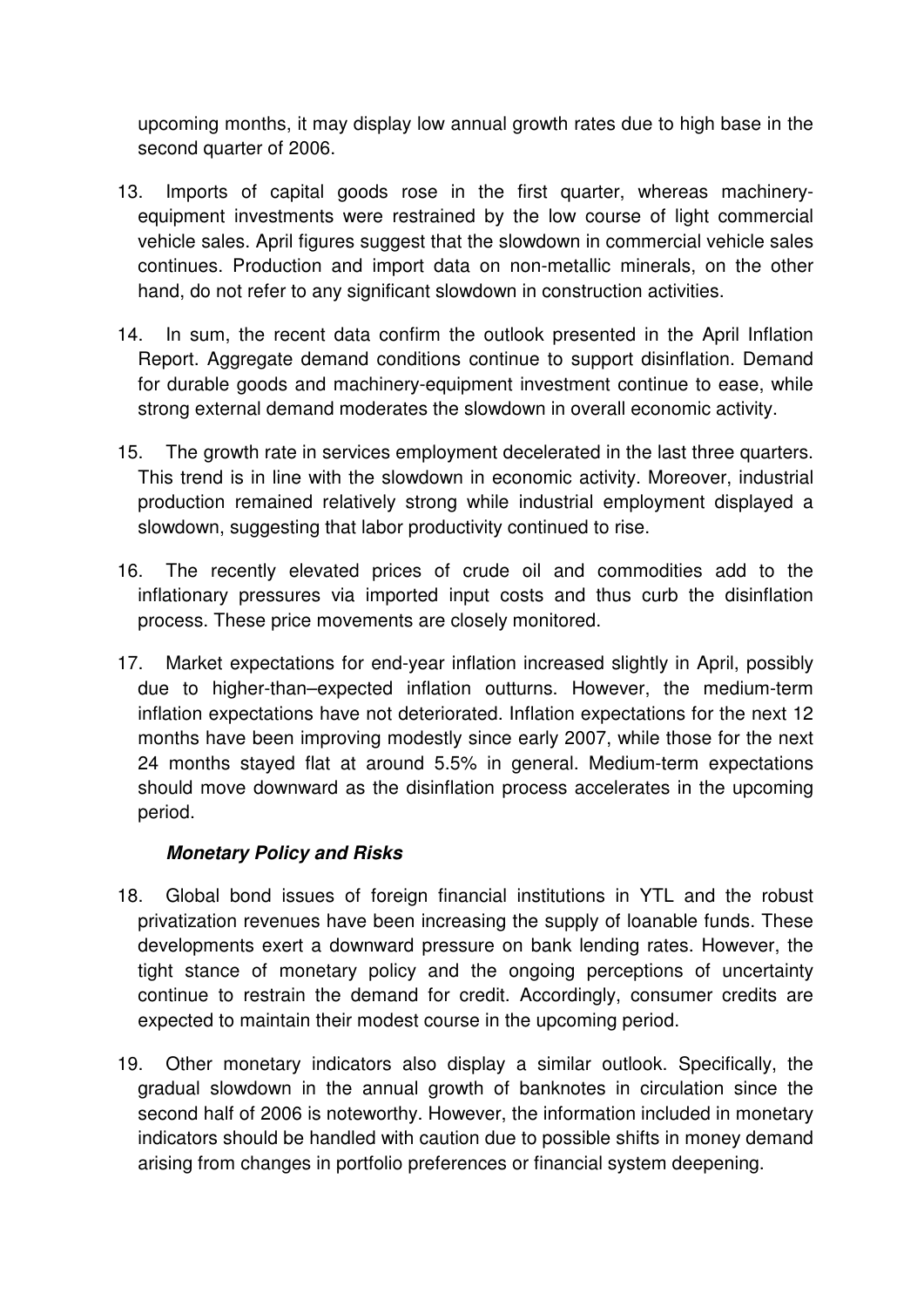- 20. The ongoing slowdown in private consumption and investment demand reveal that the monetary tightening since June 2006 is affecting the domestic demand as expected. Against this background, disinflation is expected to become more significant in the upcoming period. However, there are some remaining risks to the inflation outlook:
- 21. Possibility of stronger-than-expected inertia in inflation poses a significant risk for the medium-term inflation outlook. Currently, medium-term inflation expectations are not aligned with the targets. Although, the Committee expects the decline in inflation to deliver an improvement in inflation expectations in the period ahead, the current course of expectations continues to pose a significant risk to the inflation outlook through wage and price setting behavior.
- 22. Uncertainties over the lagged effects of monetary policy stand as a major risk to inflation outlook. The monetary tightening since June 2006 is affecting the domestic demand as expected. The lagged effects on inflation are yet to be seen. Although the rate of increase in durable goods and services prices decelerated in the recent period, these developments do not provide enough evidence to claim that the current inflation trend is in line with medium-term targets. In addition, the course of non-interest budget expenditures exacerbates the uncertainty over the lagged effects of monetary policy.
- 23. Recently, the developments on international liquidity conditions and global risk appetite have been in favor of developing countries. However, ongoing uncertainties concerning global economy and volatile commodity prices pose risk to inflation. Should any such shock threaten the medium-term inflation outlook, the Central Bank will react depending on the source of the shock.
- 24. The Central Bank does not respond to temporary fluctuations in inflation. Decisions of the Monetary Policy Committee are based on an overall evaluation of all factors affecting medium-term inflation, rather than temporary fluctuations in inflation. In other words, the Central Bank decisions are focused on achieving consistency between medium-term inflation and the targets. In this regard, although disinflation is expected to become more significant in the upcoming period, the Committee, with a medium term perspective, decided to keep the policy rates unchanged against the risks such as the gap between inflation expectations and targets, the backward looking pricing behavior, elevated oil prices, prevailing uncertainties, and the stickiness related to services price inflation.
- 25. Moreover, the potential impacts of the progress in the structural reform agenda and the developments in incomes policy as well as public sector non-interest expenditures on inflation and inflation expectations are carefully evaluated. Within this framework, the Committee assessed that meeting the medium term inflation targets requires the maintenance of the tight policy stance.